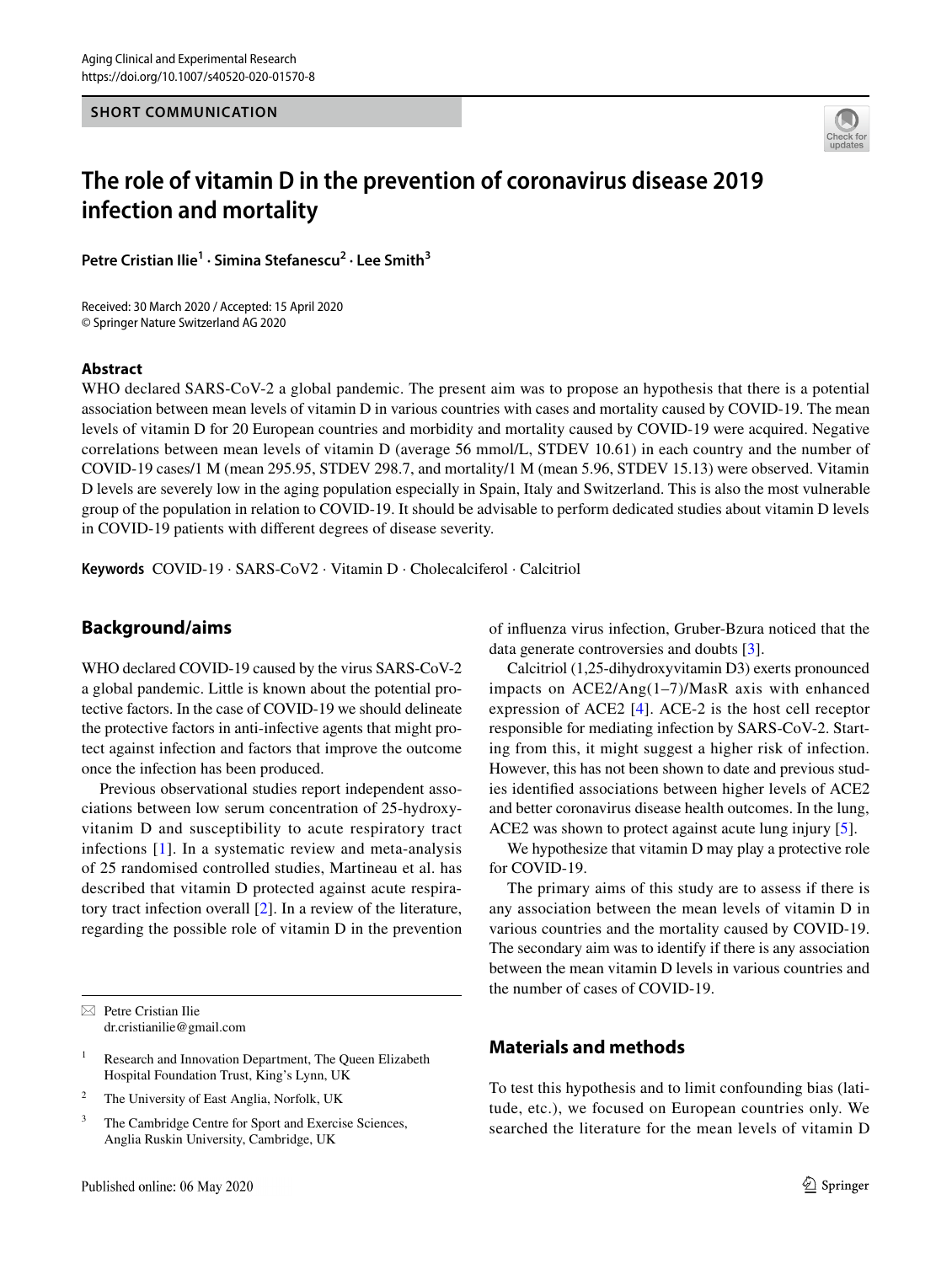in each country [[3\]](#page-3-2). We searched the number of cases of COVID-19/1 M population in each of the countries and mortality caused by this disease/1 M population (8th April, 19.00GMT) (Table [1](#page-1-0)) [\[4](#page-3-3)]. Statistical analyses were carried out using the Pearson Correlation Coefficient Calculator.

<span id="page-1-0"></span>

|  |  |                                            |  | <b>Table 1</b> Mean level of vitamin D, cases of COVID-19/1 M and |  |
|--|--|--------------------------------------------|--|-------------------------------------------------------------------|--|
|  |  | deaths caused by COVID-19 (8th April 2020) |  |                                                                   |  |

| Countries          | Vit $D(25)HD$<br>mean (nmol/L) | Cases of<br>COVID-<br>19/1 M | Deaths caused<br>by COVID-<br>19/1 M |
|--------------------|--------------------------------|------------------------------|--------------------------------------|
| Island             | 57                             | 4736                         | 18                                   |
| Norway             | 65                             | 1123                         | 19                                   |
| Sweden             | 73.5                           | 834                          | 68                                   |
| Finland            | 67.7                           | 449                          | 7                                    |
| Denmark            | 65                             | 933                          | 38                                   |
| UK.                | 47.4                           | 895                          | 105                                  |
| <b>Ireland</b>     | 56.4                           | 1230                         | 48                                   |
| <b>Netherlands</b> | 59.5                           | 1199                         | 131                                  |
| Belgium            | 49.3                           | 2019                         | 193                                  |
| Germany            | 50.1                           | 1309                         | 25                                   |
| France             | 60                             | 1671                         | 167                                  |
| Switzerland        | 46                             | 2686                         | 103                                  |
| Italy              | 50                             | 2306                         | 292                                  |
| Spain              | 42.5                           | 3137                         | 314                                  |
| Estonia            | 51                             | 893                          | 18                                   |
| Czech Republic     | 62.5                           | 488                          | 9                                    |
| Slovakia           | 81.5                           | 125                          | 0.4                                  |
| Hungary            | 60.6                           | 93                           | 6                                    |
| Turkey             | 51.8                           | 453                          | 10                                   |
| Portugal           | 39                             | 1289                         | 37                                   |



<span id="page-1-1"></span>

## **Results**

We have observed a negative correlation between levels of mean vitamin D (average 56.79 nmol/L, STDEV 10.61) and number of cases of COVID-19/1 M population in each country [average 1393.4, STDEV 1129.984,  $r(20) = -0.4435$ ; *p* value = 0.050], and between the mean vitamin D levels and the number of deaths caused by COVID-19/1 M (Fig. [1\)](#page-1-1) [average 80.42, STDEV 94.61, *r*(20)-value = − 0.4378; *p* value = 0.05) (Table [1](#page-1-0)).

### **Discussions**

We have identifed a potential crude association between the mean vitamin D levels in various European countries with COVID-19 cases/1M and COVID-19 mortality.

The European Calcifed Tissue Society Working Group has defined severe vitamin D deficiency as a serum  $25(OH)$ D level lower than 30 nmol/L [[6\]](#page-3-5).

The Seneca study showed a mean serum vitamin D level of 26 nmol/L in Spain, 28 nmol/L in Italy and 45 nmol/L in the Nordic countries, in older people [[6](#page-3-5)]. In Switzerland, mean vitamin D level is 23 nmol/L in nursing homes and in Italy 76% of women over 70 years of age have been found to have circulating levels below 30 nmol/L [[6](#page-3-5)]. These are the countries with high number of cases of COVID-19 and the aging people is the group with the highest risk for morbidity and mortality with SARS-CoV2. Isaia et al. reported 25(OH)D circulating levels less than 12 ng/mL (30 nmol/L) in 76% of Italian women over 70 years of age, in late Winter [[7\]](#page-3-6).

Vitamin D defciency is a major public health problem worldwide in all age groups [[8](#page-3-7), [9](#page-3-8)] but vitamin D status deteriorates with age, above 70 years of life, due

## Mean vitamin D levels per country versus COVID-19 cases/1M population

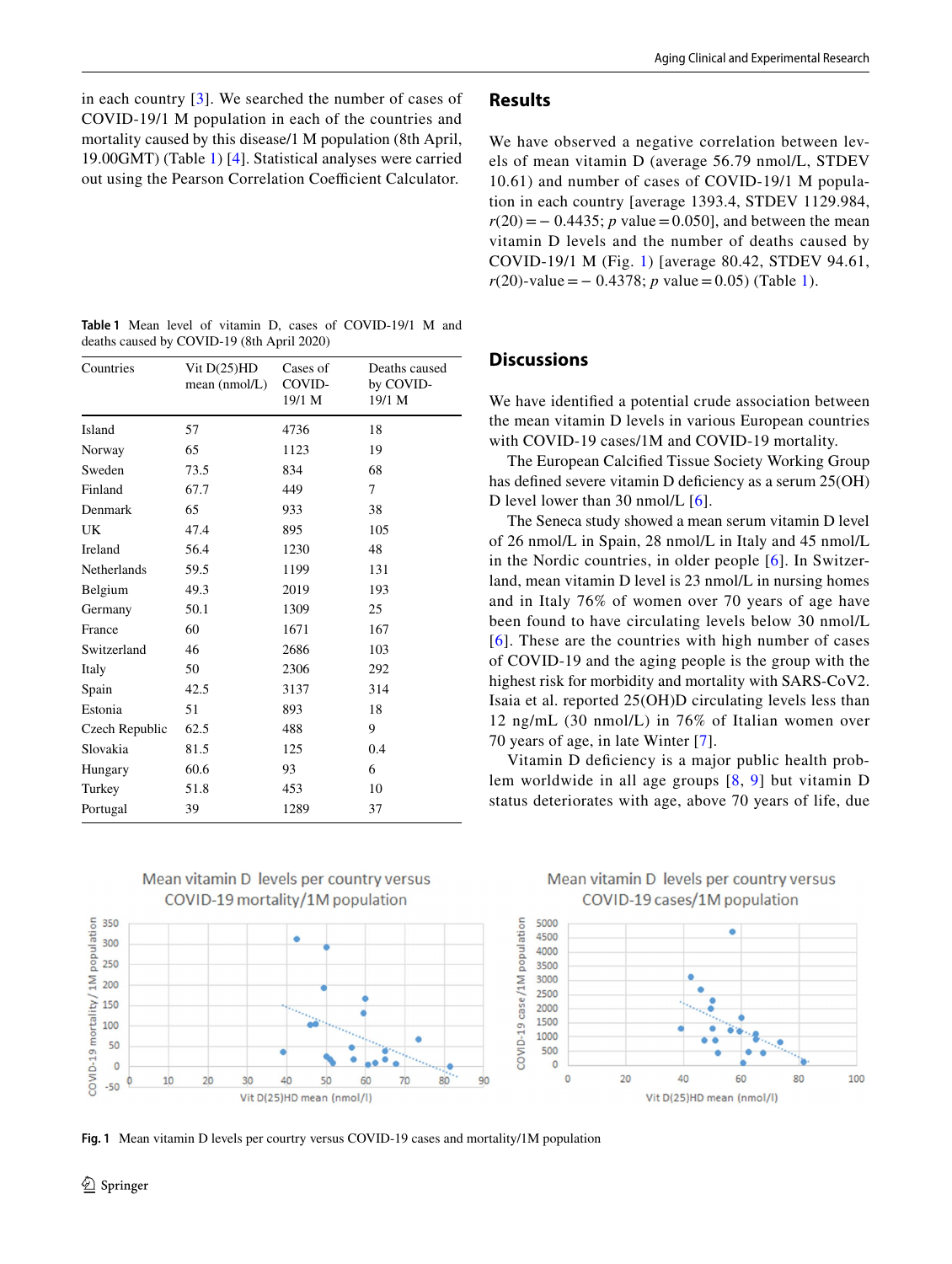to decreased sun exposure and cutaneous synthesis [[10](#page-3-9)]. It is poor in the institutionalized people, 75% of them being severely vitamin D deficient (serum 25(OH)  $D < 25$  nmol/L) [\[6\]](#page-3-5).

The Southern European countries have lower levels of vitamin D because of decreased exposure (prefer the shade in strong sun) [\[10](#page-3-9)] and also as skin pigmentation decreases vitamin D synthesis [[11](#page-3-10)]. Northern part of Europe's mean levels are better as a consequence of the consumption of cod liver oil and vitamin D supplements as well as fortifcation of milk and milk products (Finland) [\[6\]](#page-3-5).

The crude association observed in the present study may be explained by the role of vitamin D in the prevention of COVID-19 infection or more probably by a potential protection of vitamin D from the more negative consequences of the infection.

Regarding the protective role of vitamin D against infection with SARS-Cov2, we can start by looking at the efect on other respiratory infections.

Martineau et al. concluded in a meta-analysis that vitamin D supplementation was safe and protective against acute respiratory tract infections. They described that patients who were severe vitamin D deficient experienced the most benefit [\[2](#page-3-1)].

The pathology of COVID-19 involves a complex interaction between the SARS-CoV2 and the body immune system. Calcitriol (1,25-dihydroxyvitamin D3) exerts pronounced impacts on ACE2/Ang(1–7)/MasR axis with enhanced expression of ACE2 [[4](#page-3-3)]. ACE2 is the host cell receptor responsible for mediating infection by SARS-CoV-2. From this perspective it might be apparent that the risk of infection can be higher. However, vitamin D has multiple roles in the immune system that can modulate the body reaction to an infection. Abu-Amer et al. have described that vitamin D deficiency impairs the ability of macrophages to mature, to produce macrophage-specifc surface antigens, to produce the lysosomal enzyme acid phosphatase, and to secrete  $H_2O_2$ , a function integral to their antimicrobial function [\[12\]](#page-3-11). This might explain, in part, why Martineau et al. have observed that vitamin D was protective in cases of hypovitaminosis [\[5](#page-3-4)]. Crucial in the innate immune response are the toll-like receptors which recognise molecules related to pathogens and when activated release cytokines and induce reactive oxygen species and antimicrobial peptides, cathelicins and defensins. Several of the toll-like receptors afect or are afected by vitamin D receptor induction [\[3](#page-3-2)].

COVID-19 is caused, beside the virus virulence by the release of pro-infammatory cytokines. Vitamin D has been found to modulate macrophages' response, preventing them from releasing too many infammatory cytokines and chemokines [[13\]](#page-3-12). Ciu et al. found that calcitriol (1,25-dihydroxyvitamin D3) exerted pronounced impact on ACE2/ Ang(1–7)/MasR axis with enhanced expression of ACE2, MasR and Ang $(1-7)$  generation [[4\]](#page-3-3).

Zhen et al. have shown that H5N1 fu infection-induced lung injury can be alleviated by the administration of recombinant human ACE2 protein [[14\]](#page-3-13).

Kuka et al. have identifed that higher levels of ACE2 are associated with better outcomes for coronavirus disease and it has been shown that in the lung, ACE2 protects against acute lung injury [\[5](#page-3-4)].

Xie et al. investigated ACE2 expression in lungs and the efect caused by ageing and gender on its expression, in a rodent model study. The authors described that the decrease of ACE2 was relatively small between the youngadult and the middle-aged groups (25% for male and 18% for female, respectively), but the content of ACE2 decrease by 67% in older female rats and even higher, 78% in older male rats as compared to younger groups [[15](#page-3-14)]. This decrease of ACE2 with age and gender seems to parallel the increase in COVID-19 mortality as well as the higher mortality in the male population.

We acknowledge that this cross-sectional analysis has limitations. The number of cases/country is afected by the number of tests performed and also by the diferent measures taken by each country to prevent the spread of infection, and the diference in the number of infected patients in the population will also mean diferent levels of exposure for the population. Mortality might be a better marker of the number of cases in the population although even that can be infuenced by the variations in the approach or management of the disease. However, the aim of the present study was to lay out an hypothesis to be taken forward and be investigated utilizing robust study designs.

In conclusion, we found signifcant crude relationships between vitamin D levels and the number COVID-19 cases and especially the mortality caused by this infection. The most vulnerable group of population for COVID-19, the aging population, is also the one that has the most deficit Vitamin D levels.

Vitamin D has already been shown to protect against acute respiratory infections and it was shown to be safe. It should be advisable to perform dedicated studies about vitamin D levels in COVID-19 patients with diferent degrees of disease severity.

**Funding** No source of funding was used.

#### **Compliance with ethical standards**

**Conflict of interest** Petre Cristian Ilie, Simina Stefanescu and Lee Smith declare that they have no confict of interest.

**Ethical statement** This study is compliant with the ethical standards.